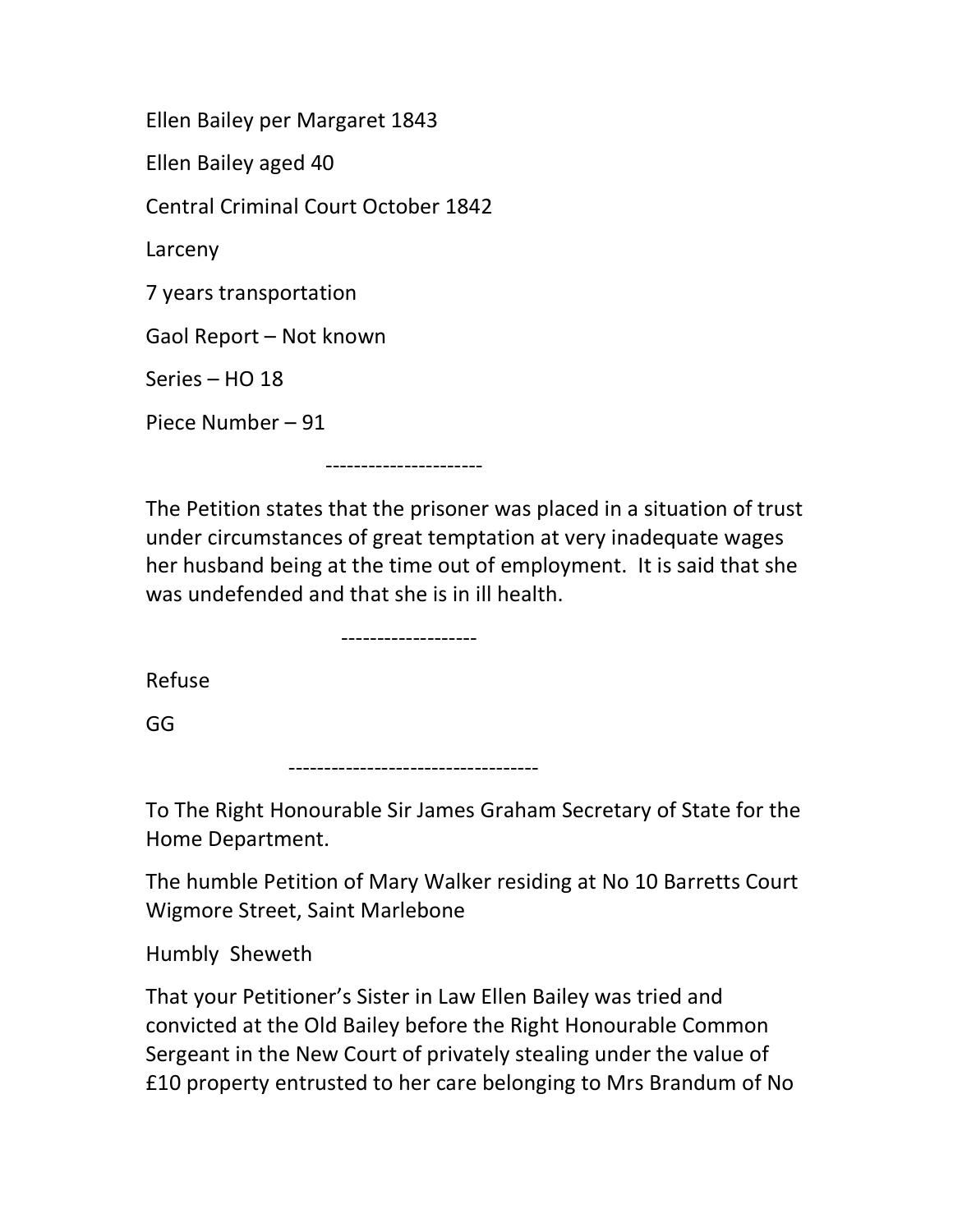29 Gowers Street Bedford Square and sentenced thereon to seven years transportation.

Your Petitioner begs leave most humbly to state that this is the first offence she even committed and that she was placed in a position of great temptation having the whole charge of the house and furniture under her control for the small sum of 10/- [for week and no coals or ................] and her husband at the same time out of employment and your Petitioner as no doubt it was her intentions (as she stated at her trial) of replacing the articles if poverty had not prevented her.

Your Petitioner also begs leave to state that the [  $\qquad$  ] the Learned Sergeant was not in possession of the case as he stated her unfortunate sister was above want and must have supposed she was a regular servant of the family instead of only being a chairwoman and replaced for economy in her temporary situation. She was also unprovided with Counsel from poverty and the few friends who came to speak for her where too late for the trial coming on in the first thing in the morning after they had been waiting several days.

Your humble Petitioner therefore hopes you will take her case into your merciful consideration and as she is an old woman and of ill health that you will see just cause for lessening her sentence and making her punishment as lighter as the whole of the circumstances will justify – hoping for a favourable answer.

Your humble Petitioner will as in duty bound ever pray.

Mary Walker.

---------------------------------

The following persons who know the prisoner can speak to her former character for honesty and join in the prayer of your humble Petitioner.

Edward Grenville

William Southcott